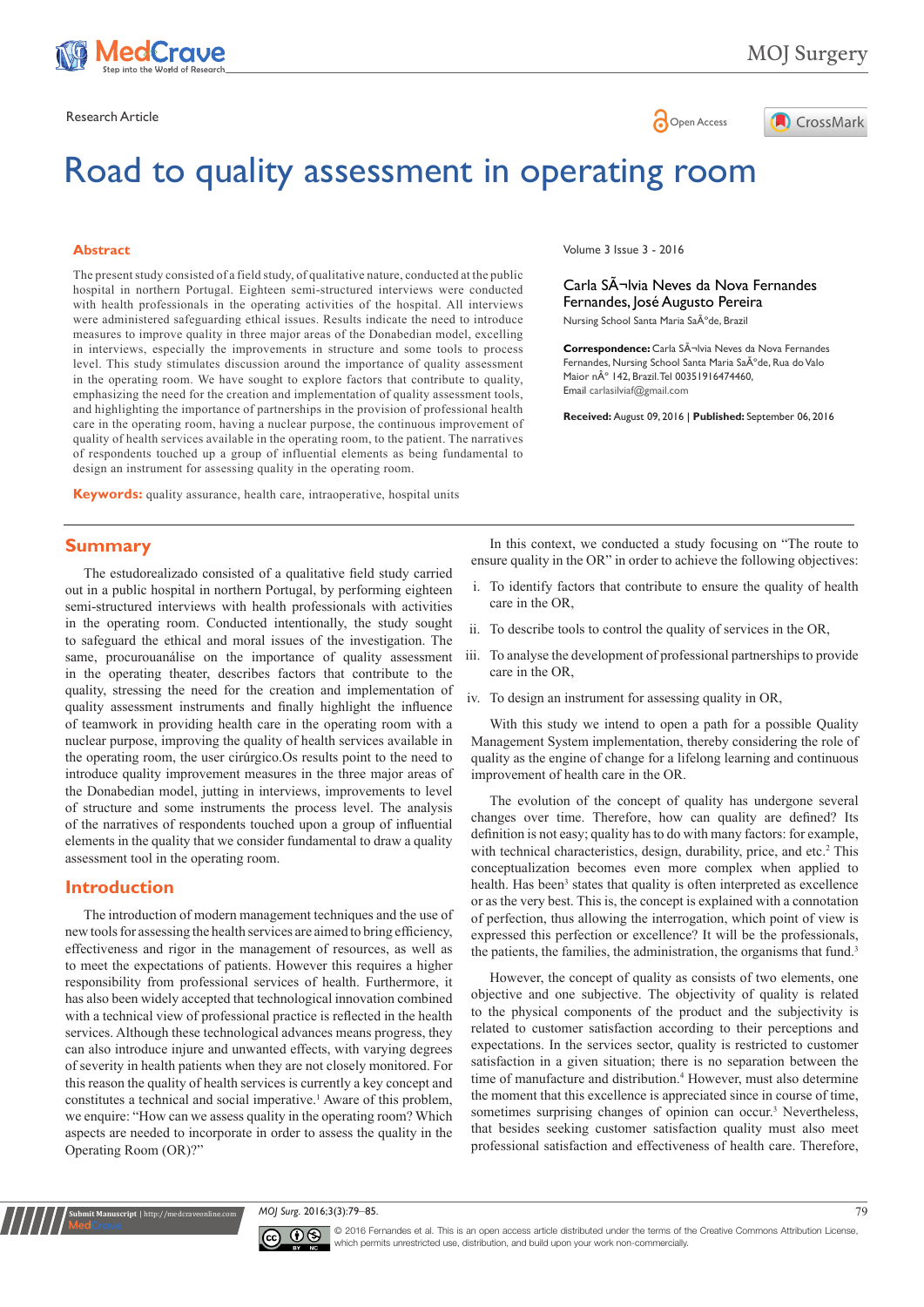he also refer that it is necessary to consider other objective factors which highlights, the acceptability, appropriateness of the diagnostic process and therapy, the behaviour of doctors and other professionals in front the patients, the prompt response to the application of treatment etc.<sup>4</sup>

The philosophy of continuous quality improvement was first applied to industry, with great results according to their advocates. Only then it was applied to health services which faced, indeed, some difficulty in assimilating and using certain terms as supplier, customer and product. However, Mezomo<sup>5</sup> views the health services as, organizations that use "resources", running "processes" and that aims to "outcomes"*,* arguing, therefore, the application of principles of management philosophy of continuous quality improvement, contending that the objectives of this philosophy in health services consist of:

- i. Achieving levels of excellence in clinical and administrative procedures, as well as in meeting the needs of patients,
- ii. Optimizing the use of resources in terms of material, human, financial and technological resources,
- iii. Maximizing the benefits and reducing the risk of patients,
- iv. Reducing costs and eliminating waste,
- v. Providing maximum satisfaction to all internal and external customers.

However, it must be noted that the fundamental objectives of quality in health care are respect for the human person, the equitable distribution of health care, the peace that comes from the equity and appreciation of the ethical dimension of the organization and professional work. Quality can then be understood as a set of properties of a service (product) that make it suitable to the mission of an organization (company) designed to meet the needs and legitimate expectations of its customers.<sup>5</sup>

Despite the contribution of several authors, the most widely used measurement model for health care, is the one by Donabedian.<sup>6</sup> He considered the grand master of quality in health.<sup>5</sup> developed a model of quality assessment that has become the standard in the field of health services.<sup>7</sup> This model was first introduced in 1966,<sup>6</sup> and consists in evaluating the quality of health, based on three essential components: structure, process and outcomes.

The OR has always been associated with the history of surgery, the discoveries of microbial infection and the concepts of spreading infection, highlighting the importance of controlling the infection and isolating the surgical patient. On the other hand the technological development of recent years has revolutionized the surgical and anesthetic techniques, modifying diagnoses, treatments and care in the OR. The organization itself and the inner workings of an OR, have been the subject of several studies whose results have undoubtedly influenced the search for architectural solutions for a better working efficiency and greater interaction between the organization and architecture of the  $OR<sup>8</sup> OR$  is now described as an autonomous organic and functional unit, consisting of human, technical and materials geared to provide anesthetic care/surgical specialist, to the patient totally or partially dependent in order to save, treat and improve your quality of life.<sup>8</sup>

Surgical care has been an essential component of health care around the world for more than a century, and given the increase of neoplastic diseases, traumatic injuries, cardiovascular diseases, among others, as well as the longevity of the population, the impact of surgical interventions in the health care system will grow significantly.<sup>9</sup> According to the WHO,<sup>10</sup> studies conducted in industrialized countries suggest that the rate of major complications after surgery are reported in the order of 3-22% of inpatient surgical procedures and the mortality rate occurs in about 0.4 to 0.8% of the cases. In addition, adverse events that affect all admitted patients were estimated at 3-16% and more than half of these events are recognized as being preventable and the same proportion occurred during the surgical care.<sup>10</sup> In this sense, preventable surgical complications represent a large proportion of preventable deaths and surgical damage to the global level. Therefore, it is essential to promote the implementation of projects of education and public health interventions to improve surgical safety and quality of care.<sup>9</sup>

Studies show that approximately 10% of patients admitted to hospital suffer some kind of damage. Although the majority of these events are low severity, some lead to severe injury and even death and a significant percentage of these adverse events are associated with surgery.<sup>11</sup> In addition, the OR is most common site for adverse events within hospitals, as it represents a complex environment where the expertise, technology and the resources require better coordination and speed.<sup>12</sup> Confronted with the worldwide evidence of damage in public health due to poor patient safety, the WHO approved in 2002 a resolution to encourage countries to increase the safety of health care and to implement monitoring systems. In October 2004, the "*World Alliance for Patient Safety*" was created in order to improve the overall safety of the patient. In 2009, the program "*Safe Surgery Saves Lives*" was presented by this organization, aiming to improve safety of surgical care and reduce the number of deaths and complications in surgery. A checklist was also developed in order to assist professionals who are concerned with the promotion of security and improving the quality of surgical services. This checklist was intended to strengthen security practices of in-hospital care benefits and ensure the steps of preoperative, inoperative and postoperative.<sup>10</sup>

## **Methodology**

The study regarding the state of the art in quality assessment in health services helped us to better understand the phenomenon in all its breadth, therefore allowing us to define a set of hypotheses that have not been answered yet:

- i. What factors converge to quality in the OR?
- ii. What tools are needed to evaluate quality in the OR?
- iii. What changes are needed to build quality in the OR?

Due to the nature of this research study, we have opted by a qualitative design, given our interest in deeply knowing the phenomenon of quality in OR. In this study, the sample selection was intentional, based on the knowledge that the interviewer held on the population and its elements, so the selection was based on participants' ability to influence in some way the quality of the OR, as well as the experience and knowledge about the activities of the OR and the quality of health services. In this sense the interviews were conducted with the following professionals from a hospital in Northern Portugal: Members of the Board, as they have the ability to influence the functioning of the OR and the performance of health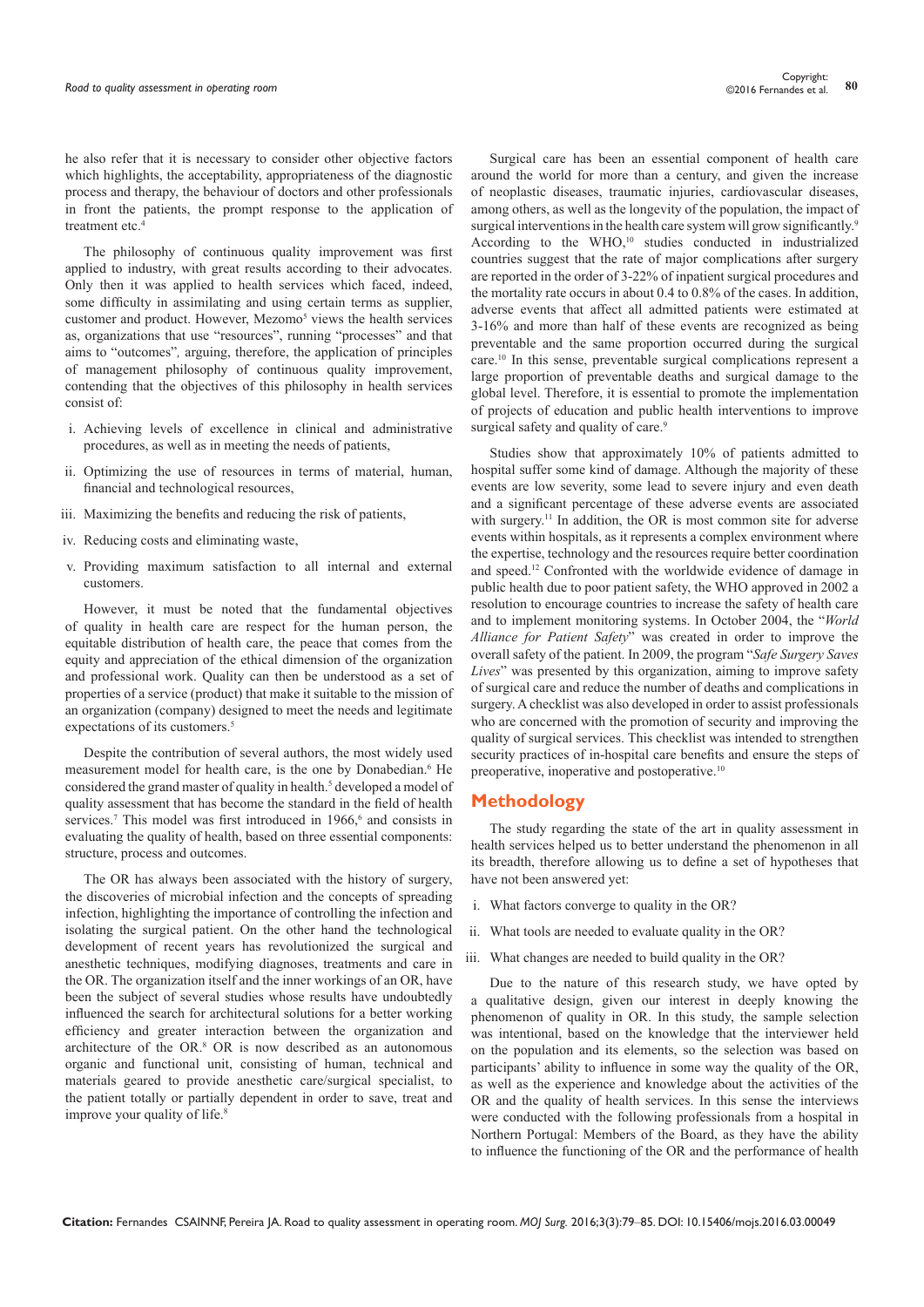professionals; Doctors and nurses serving in the OR; Directors of the medical specialties involved in the activities of the OR, by the performance of their duties for management their services; Head Nurse of the OR due to his role in managing the service itself and the nursing staff of the OR.Thus, given the objective of the data collection method being the deepening and verification of areas of a familiar theme, the type of instrument selected was the semistructured interview. The interviews were conducted according to the interview guide prepared in advance for the period of two months from May to July, 2010. The interviews had an average duration of approximately forty-five minutes. We then proceeded to the encoding, organizing frameworks, which were defined categories, subcategories and registration units, which ordered the information. The answers made by respondents were assessed using content analysis according to the principles outlined by Bardin.<sup>13</sup>

## **Results**

The results that emerge from the narratives of the participants translate into a set of attributes that could be termed as defined by Donabedian,14 *"components of quality in the OR*" These attributes appear aggregated as described in the literature, combining elements of a triad consisting of structure, process and outcome. Mezomo<sup>5</sup> adds that this triad of elements is not only made up of autonomous parts and separated from each other, but, for intimately linked and interrelated, maintaining a certain line of causation and effect. Once when considering each of these attributes in isolation causes problems and shortcomings, then the best strategy for quality assessment is on the selection of set indicators representing the three approaches.<sup>14</sup> Furthermore, from the analysis of the participants discourse, we denote a great approach to the current model of Donabedian,<sup>14</sup> after this presentation, we follow the three main areas of the model, structure, process and outcome, articulating with the specific responses of the speeches of the participants.

#### **Structure**

The structure could be the main determinant of quality of care, but as Cardoso<sup>15</sup> stated the existence of good structural conditions alone does not guarantee a high level of quality care or services, although it may be considered as a necessary condition. Hence, the variations in the structure of the system, unless they are large, they may not be significant to quality. The attributes associated with the structure were evident during the interviews, emerging from this theme the following categories: facilities, equipment, financial resources, human resources and organizational resources.

Bilbao,<sup>8</sup> points that despite all the progress and change, many OR are still inadequate, and therefore an urgent reassessment and monitoring of existing installations is needed. "This fact is validated by the participants: *"One thing important to work is the space"* E14Conversely, in the narratives of the participants the most infrastructures voiced were the induction room, surgical waiting room and the clean and dirty channels, being this last considered a key factor.

The concern about the safety of users and professionals during surgical interventions are essential aspects of the structure of an OR, and this concern was made clear throughout the interviews: "The block has to be understood as a sanctuary ... and people have to learn to respect the sanctuary OR." E8 At this level there were also the environmental conditions, referred as a concern for safety but also for the health of the worker. The work environment may include physical, psychological, social and environmental conditions such as lighting, heat, hygiene, noise and pollution.<sup>16</sup>

In the category of equipment, the interviewees pointed their specificity in the OR, due to the technical and scientific developments of recent years. In this context the interviewees sometimes questioned the need to acquire new equipment, "One thing is to ask for new appliances to good judgement and measure, another thing is to ask for something just for the sake of asking, which will then not be used or that does not fit in with what we already have, so it's a brutal waste of money. I mean, this cannot be done." *E13* The maintenance of such equipment should be included in the normal functioning of the institution, hence the reference in interviews to maintenance measures. These measures are particularly important for the safety of users as reported in 2001 in the French National Union of Associations of Operating Room Nurses State Diplomadas.<sup>17</sup>

Still the OR requires high financial resources to maintain, and this was made evident by some concerns expressed by the interviewees particularly with regard to investment, the need to guard against waste and impact on quality. The importance accorded to the OR is widespread in the famous phrase *"Hospital within the Hospital*" coined by Cphims KRF et al.<sup>18</sup> Therefore, the frequent reference to the large investment that is associated with the operation of the OR is not surprising, "A great deal of money in terms of equipment and clinical consumables goes all to the OR." E3 Despite the need for large amounts of investment previously mentioned the current economic recession did not spare hospital organizations, and there is even greater need to guard against waste, "There must be a sensible use to avoid squandering." E2

However quality is not perceived as being completely dominated by the available financial resources, as referred by this element: "Financial resources may not be the most important factor in the OR, because sometimes it can have a heavy budget and still no quality, so one thing does not involve the other" *E14*

In this investigation we detected the importance given to human resource management in the attributes associated with the structure; this value is visible in the discourse of participants whose concerns within the issues of skills, ratios and specificity of professional groups. At this level, Pinto et al.<sup>16</sup> emphasize that the organization should identify the minimum skills required, the training needs of human resources to obtain these skills and define the rules of selection and recruitment of human resources. In the interviews the crucial need for specific skills of professionals in the OR, was highlighted, "The OR is a very demanding service, in which we rely heavily on each other, and when people do not have a good performance the service suffers." E17

The importance of the ratios of the activity of the human structure of the OR was further underscored. The appropriate ratios include doctors, nurses and assistants, distributed as follows*:* "All operations should have a surgeon and at minimum an assistant. In differentiate surgeries there should be two assistants" E4 and "There is a team that has to be ensured, an anesthesiologist per room, a surgeon and at least one assistant, an instrumentalist and a circulating nurse and other for anesthesia." E12

One of the constraints verbalized by interviewees associated with the management of professionals is the specificity of some groups. This concern is described primarily on the functional characteristic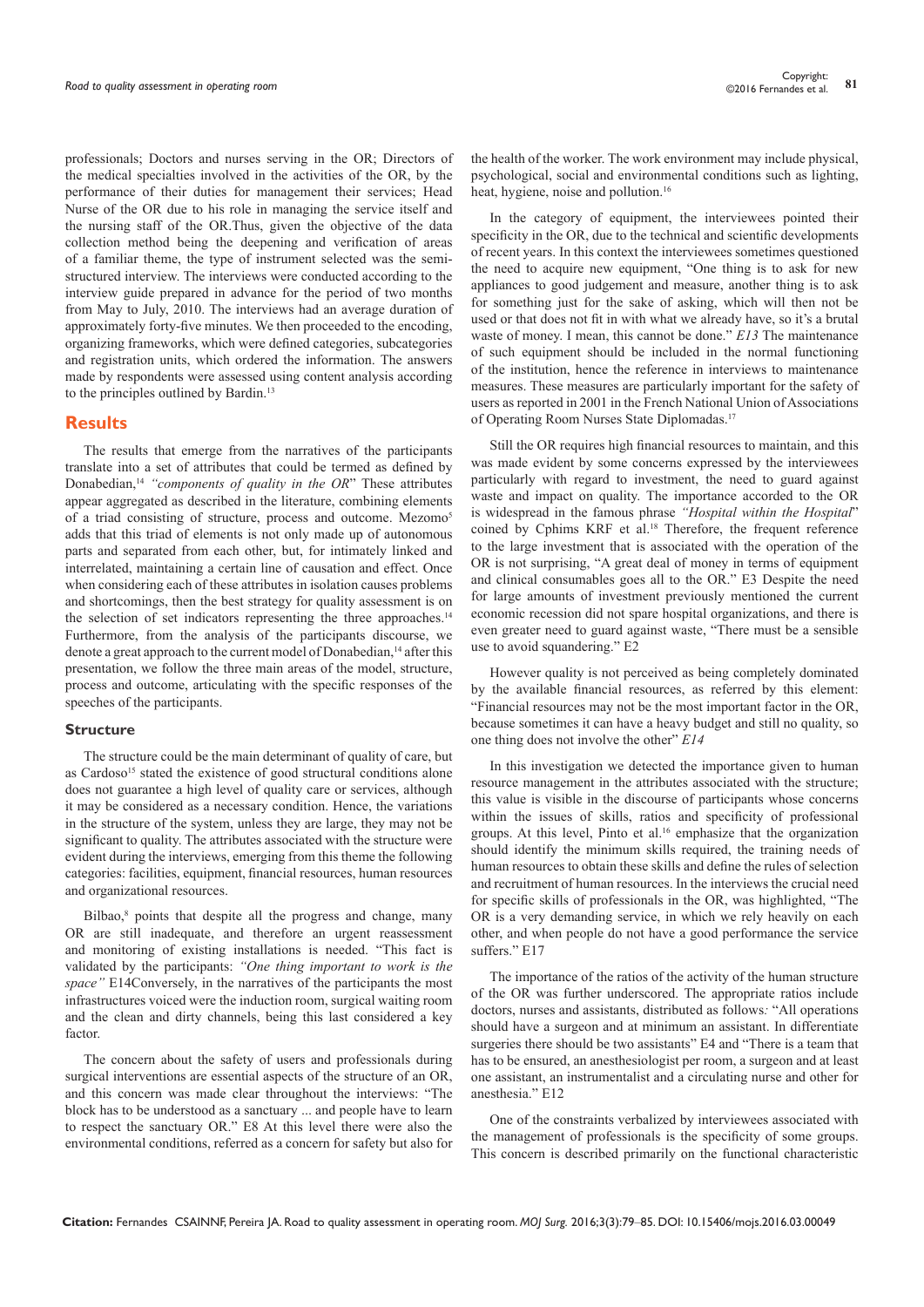of the doctors, "The organization of the medical staff does not always work well. Doctors also have a system of work a little bit different from the nurses, because they have other areas of activity. "E4

Finally and still referring to the organizational resources as important attributes of the structure, the activity pre-and postoperative as a subcategory of this item, is part of the nursing consultation, a preoperative visit and consultation of anesthesia, described as being essential to the User. Mezomo<sup>5</sup> reinforces that, change is not something the administration decides or decrees and that people do. The management policies are crucial, as referred to in this interview: "If top management is not involved it does not help, the top management must be involved" E3

Research, education and training are also subcategories grouped under the category of organizational resources, but research is addressed by the interviewees as something difficult to implement, although they highlighted the importance of training and education.

### **Process**

The detailed features of the process of health care can provide valid information about quality. However, seem to be the detailed features of the process of health care that can provide valid information about quality. In a way, the statement "*Quality of care*" could be taken to mean "quality of the processes of care<sup>5</sup>"The attributes associated with the process that highlights the narratives have been divided in five categories: teamwork, communication, human potential, quality strategies and the role of user and family.Teamwork is an important attribute of the process, and interviewees underlined the importance of interpersonal relations, leadership, multidisciplinary and networking functions. As Sale<sup>19</sup> refers, each professional has a role to play in providing high quality care, but as we work in multidisciplinary teams, we should also develop approaches to quality assurance as a team. High quality care cannot be maintained if members of the same team are working at different levels. This statement is supported by the following quote from one interview: "There are certain things that are important in assessing the quality of the surgical team, including prior knowledge of the elements, the act of working together ... each one understands a little the way that everyone work ... the characteristics of your partner and how to act... "E2

If for the one hand, teamwork is emphasized and emerges as a subcategory, the importance of communication was also mention, as interviewee also notes that: "One of the key processes of quality is the process of internal and external communication. Consequently for the quality process, this information must be suitable for professional and user ... this information is essential." E2

Though the importance of communication was still highlighted through information documented by register though it was still highlighted the importance of communication through information documented, "The registration information must be recorded throughout the doctor's part, or from the part of nursing, I think it has the information to be transmitted not only doctor to doctor but also of from doctor to the nurse, this is fundamental." E16

Managers concern about the human potential organization is becoming an issue with increasing visibility. Therefore, the formation of teams should identify skills and abilities relevant for staff selection. It is assumed that the features should be used to promote more individual and team performance.<sup>16</sup> The importance attributed these attributes is visible in the interviews where in addition to the "Knowhow" of each worker, the importance of emotional control is also stressed, "It is a service where the emotional part is very important ... to calm, tolerant, because it is a place that is very closed to the outside and emotions are always in contention, sometimes we have to wait utile the best time come to say something." E4.

The implementation of a quality program involves a change of mind and attitude, but also the use of appropriate strategies. During the interviews described important strategies for the quality of processes were described, including the use of a quality manual, protocols, checklists non-compliance forms, the relevance of counting and the use of tampons, as well as the use of quality circles.

It is often difficult to link the care background and the subsequent results. However, these difficulties are addressed, or at least mitigated, if the results included the contributions of all inputs to the final result, including contributions from clients and their families.<sup>14</sup> At this level, one can say what is on the agenda to strengthen the involvement of people in their health processes. The organizations focus only on themselves and the professional groups are endangered.<sup>20</sup> This aspect, though little discussed, is mentioned by some interviewees, "It is time to realize that the user has not only rights, but also duties, duties in preparation for surgery, duties in their recovery and rehabilitation after surgery, as it has duties in society." E1 As for the importance of family, it is devalued, "I think the family can only make indirect contributions to the quality of the OR" E2.

#### **Outcomes**

Despite being described as the last component of quality assessment, outcome is the first step in a series of activities, along which you can make adjustments, including even conducting the examination of the process that led to undesired results.20 Indeed, participating in the current controversy concerning the methodology used in evaluating the results, and bearing in mind that what matters most is the effect of treatment on the health of the client, Donabedian<sup>14</sup> reminds us that the results cannot be defined and attributable to care. Other variables exist, hence the need to include all the inputs to assess the final outcome.

To measure the quality of care, one should select the most appropriate tools: "We created it, we made it and in the end we had health gains, we got results." E5 In addition to obtaining health gains, increasing the level of health in different stages of life and reducing the burden of disease, other instruments were also described. At this level, most interviewees stressed the importance of assessing user satisfaction, "Satisfaction is the main point in providing health services ... not just the technical part, but also care and attention." E14 Measurement of surgical complications also allows further the knowledge of surgical results with this stratification; the postoperative complications may be associated with surgery. Although underappreciated by the interviews, the WHO<sup>6</sup> safeguards the need for monitoring of complications. One interviewee acknowledges "I think the post-operative complications which are directly related to the surgery should be evaluated ... maybe 24hours or 48hours where there is a direct relationship with the surgery and you need to see how this complication emerged, which is that the OR, or the attitude and the work of professionals that contributed to this complication, may-be the reason linked to the patient`s posture, the surgical procedure, the anesthesia, and other things "E2

In assessing the results, it is important to establish the strategies to evaluate them, as well as tools to quantify and compare the results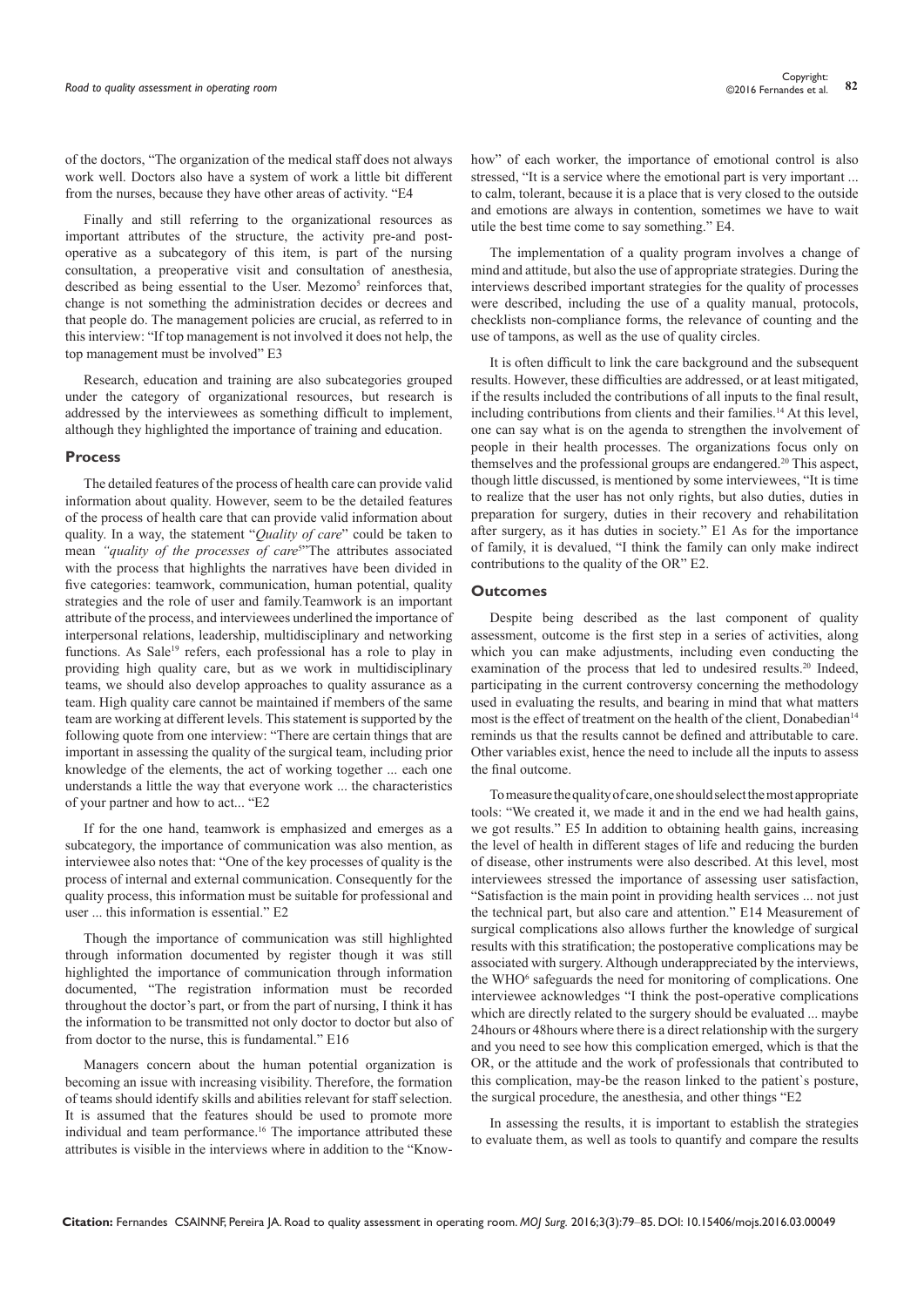continuously. These issues are addressed by the interviewees over the monitoring production of indicators and conducting internal and external audits subcategories, although the latter with little relief*,* "and there should also be professional technical and procedural monitoring process" E2.

The indispensability of the production of indicators and their use is reinforced in the discourse of the interviewees, "The development of indicators and the information they give us are important...." E17 In terms of the evaluation of the processes, some aspects described concerned the assessment of the average delay of processes and profitability, "Then we could evaluate some things that had to do with the production ... I think it would be interesting ... at the level of production it would be interesting. We could assess the occupancy of the rooms ... there are days when this is monitored and other days when it do not. ... And also the investment that is made and reflected in improved care.... "E4 According Mezomo,<sup>5</sup> the great result of proper management of human resources is the improvement of their own personal quality, which in turn is a prerequisite for the success of the organization*.* At this level, the evaluation of the performance has a relevant impact in the discourse of interviewees. "The evaluation of performance. I think it is completely inappropriate... it's ridiculous." E3.

# **Discussion**

The items discussed above seem to provide an answer to our concerns, "What are the aspects that need to be assessed in what concerns quality in the OR?" Indeed, we have found support for the suggestion by Mezomo<sup>5</sup> that Donabedian's triad of elements is not composed of autonomous parts, dissociated from each other, but rather intimately linked and interrelated, maintaining a certain line of causality and effect. Since the methodologies of quality that we use today are like a river system: the river that flows from it springs and tributaries that have helped to grow along the route and the conditions in which it spreads.<sup>20</sup> Continuing the questions guiding our study and while some of these items have already been discussed, we answer the question "What tools are needed to evaluate the quality in the OR?" Measuring the results is only the first step in a series of activities. To make corrections, we have to walk back to the process that led to undesirable results, hence may have to go to the aspects of structure that have been responsible for or contributed to them.<sup>20</sup> However, these inter-relationships between structure, process and outcome, join the principles of the triad proposed by Donabedian. Finally, we tried to uncover the necessary strategies to define a path towards quality in the OR. During the interviews several strategies were mentioned. Among them was the necessity of a quality manual. The formalization of the quality system in a manual should be a great collective exercise of rethinking the organization. The importance of using protocols is also referred to in the following quote: "Ideally would be to have written procedures and processes known to all... this would be useful because it allows to know what they are and be willing to correct them and improve them... and integrate any new element that comes... The procedures are made for both routine and for the most exceptional emergencies or interventions which also require an appropriate response." *E2* According to Sale<sup>19</sup> the use of protocols has advantages, including greater understanding by all team members of what each professional does; knowledge of the expected results, the reduction of duplication and contradiction care. The use of the checklist is now imposed on all OR of the Portuguese National Health System. This interviewee says, "I think for example, important the checklist recommended by WHO, the situations are easy to implement and has some consequences..., improve the quality of records and reduce misunderstandings in some the procedures on the OR." E8.

Using the form of non-conformities appears as an element capable of minimizing error. According to this interviewee, "Are willing to register fill the non-conformities, attributing the reason for non-compliance of the solution they recommend to resolve noncompliance, then the pilot, this monitoring of the functioning of this team in the resolution of non-compliance" E2.

The relevance score compresses appears as an important factor given the nurse, as corroborated by the WHO<sup>10,</sup> The retention of instruments, bandages and needles is unusual, but a persistent error, potentially calamitous. The instrumentalist nurse, or the circulating nurse, must verbally confirm the integrity of the final count of swabs and needles. Finally, the use of quality circles, which is in use in the OR under study, is reported by some respondents as an asset, "Nurses are already spread across areas and even surgeons are already distributed, a lot of areas to which each one is dedicated... and note that the result is much better, because in fact when a person is dedicated in an area they will be more involved in terms of performance, run much better, because they have more training and more skills."E4 The analysis of the interviews highlights the exacerbation of the individual component to the detriment of the component group, in terms of quality, "I do not do research. What I do is more to control what "I" do..." E14 Throughout all the interviews the need for professional training and involvement of a policy of continuous quality improvement was apparent

# **Final remarks**

The concept of quality has come a long way until the present day. Quality in health services is an increasing responsibility, and no longer an option. These aspects reflect the centrality of our research, including finding a path of its applicability to the OR. Quality requires reflection on practice and there is indisputable relevance of this approach to improving patient care. The OR is a unit of complex care, surrounded by some mysticism; the quality must be a requirement for all those involved in health care. The OR is a unit of complex care, surrounded by some mysticism, where as in other health settings, the quality appears as a requirement for all those involved in health care; being seen as an essential attribute.

The results that emerge from the narratives of the participants translate into a set of attributes called quality components in the OR and combine Donabedian`s a triad of elements - structure, process and outcome. It should be noted that this study was intended to identify aspects that would be needed to assess the quality in an OR through a field study. This study sought to provide relevant information to the development of a quality policy in the OR, thus contributing to the improvement of care in health setting. We believe that our methodology of choice-field research - has allowed us to reach the health professionals in their natural context (Table 1-3) (Figure 1).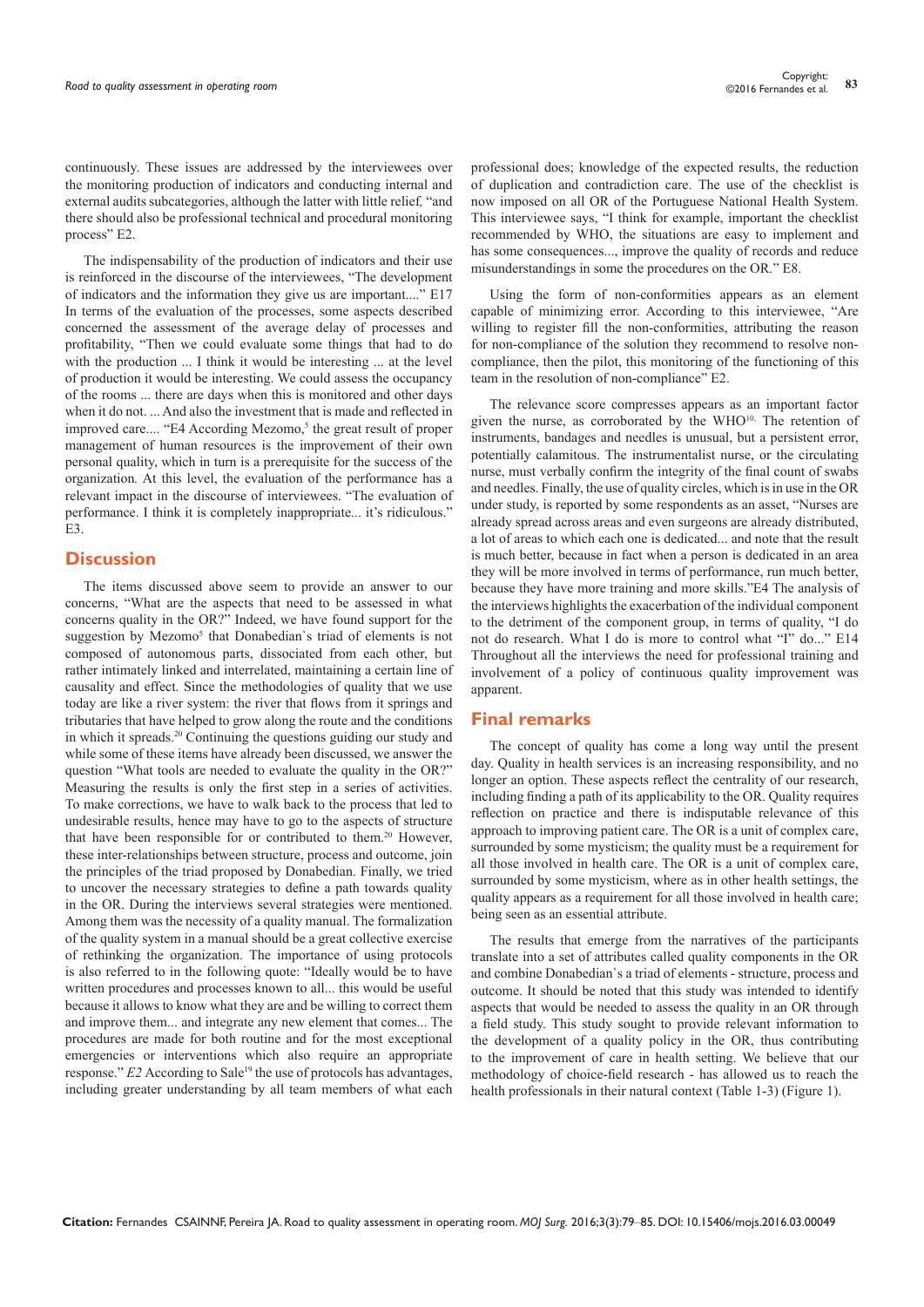**Table 1** Synthesis of the structure of the division into categories and subcategories

| <b>Structure</b>                 |                                                             |                                              |                                              |                                              |
|----------------------------------|-------------------------------------------------------------|----------------------------------------------|----------------------------------------------|----------------------------------------------|
| <b>Facilities</b>                | Equipment                                                   | <b>Financial resources</b>                   | <b>Human</b> resources                       | Organizational<br>resources                  |
| <b>Dimensions</b>                | Top equipment in the OR  a fact<br>necessary or dispensable | Financial resources and<br>impact on quality | Acquisition of specific<br>skills            | Activity pre-operative<br>and post-operative |
| Security                         | Reliability and maintenance of<br>equipment                 | Avoid waste                                  | Appropriate ratios                           | Management policies                          |
| Ideal physical<br>infrastructure | Specificity of the equipment in<br>the OR                   | Investments in the OR                        | Specificities of some<br>professional groups | Investigation                                |
| Desktop                          |                                                             |                                              |                                              | Education and training                       |

**Table 2** Summary of the process division into categories and subcategories

| <b>Process</b>                    |                           |                           |                                                          |                                          |  |  |  |
|-----------------------------------|---------------------------|---------------------------|----------------------------------------------------------|------------------------------------------|--|--|--|
| <b>Teamwork</b>                   | Communication             | Human<br>potential        | <b>Strategies for quality</b><br>processes               | The role of user<br>and family           |  |  |  |
| Interpersonal relations           | Internal<br>communication | Know-how                  | The quality manual<br>as a tool for quality<br>assurance | Variables<br>associated with the<br>user |  |  |  |
| Leadership                        | External<br>communication | Emotional<br>Intelligence | The importance of<br>protocols                           | The contribution of<br>family            |  |  |  |
| Multidisciplinaryandjointfunction |                           |                           | The "checklist" as a<br>strategy for quality             |                                          |  |  |  |
|                                   |                           |                           | Using the form of non-<br>conformities                   |                                          |  |  |  |
|                                   |                           |                           | The relevance score<br>compresses                        |                                          |  |  |  |
|                                   |                           |                           | Quality circles                                          |                                          |  |  |  |

**Table 3** Summary of the division of outcomes into categories and subcategories

## **Outcomes**

| Instruments for assessing quality<br>of care  | <b>Instruments for assessing</b><br>quality of care | <b>Strategies for assessing</b><br>processes | Assessment tools human<br>resources |
|-----------------------------------------------|-----------------------------------------------------|----------------------------------------------|-------------------------------------|
| Health gains                                  | Monitoring                                          | Average delay                                |                                     |
| Evaluation of user satisfaction and<br>family | Production indicators                               | Return on processes                          | Performance Evaluation              |
| Number of complications                       | Internal and external audits                        |                                              |                                     |